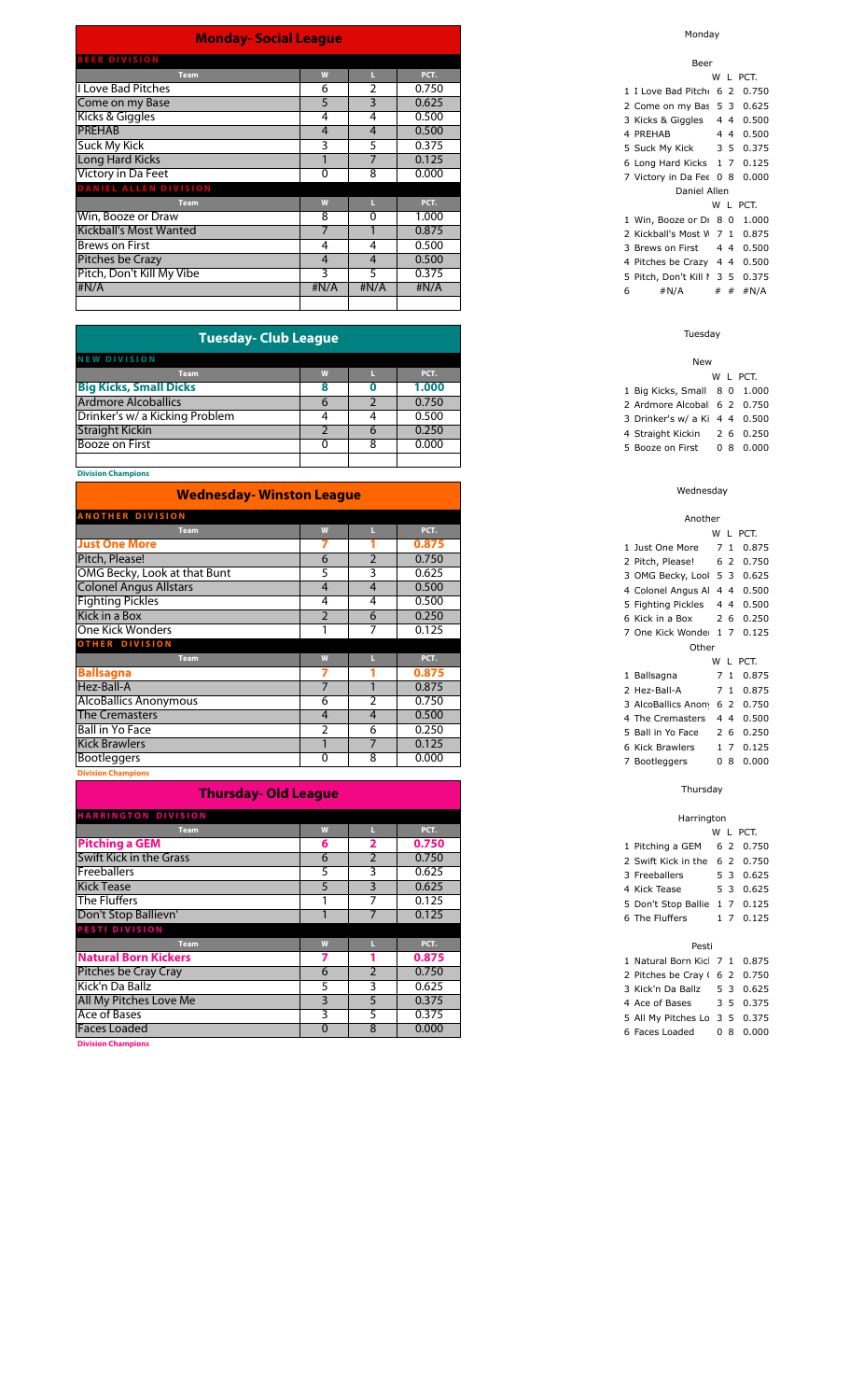|                   |                                  |                         | <b>Monday- Social League</b>     |                         |                         |             |
|-------------------|----------------------------------|-------------------------|----------------------------------|-------------------------|-------------------------|-------------|
| <b>DATE</b>       | Team                             | <b>SCORE</b>            | Team                             | <b>SCORE</b>            | <b>FIELD</b>            | <b>TIME</b> |
|                   | Long Hard Kicks                  | 0                       | <b>Win, Booze or Draw</b>        | 2                       | 1                       | 6:45        |
| 30-Mar            | <b>Kickball's Most Wanted</b>    | 3                       | Pitch, Don't Kill My Vibe        | 0                       | 1                       | 7:45        |
|                   | <b>Suck My Kick</b>              | 2                       | <b>I Love Bad Pitches</b>        | 1                       | 1                       | 8:45        |
|                   | Pitches be Crazy                 | 0                       | <b>Brews on First</b>            | 8                       | 2                       | 6:45        |
|                   | <b>Victory in Da Feet</b>        | 1                       | <b>Come on my Base</b>           | 17                      | $\overline{\mathbf{2}}$ | 7:45        |
|                   | 99 Problems but a Pitch Aint One | 3                       | PREHAB                           | $\overline{2}$          | $\overline{2}$          | 8:45        |
|                   | <b>Pitches be Crazy</b>          | $\overline{2}$          | <b>PREHAB</b>                    | $\bf{0}$                | 1                       | 6:45        |
| 6-Apr             | <b>Brews on First</b>            | $\mathbf{1}$            | <b>Kickball's Most Wanted</b>    | 11                      | $\mathbf{1}$            | 7:45        |
|                   | Pitch, Don't Kill My Vibe        | 1                       | 99 Problems but a Pitch Aint One | $\overline{\mathbf{3}}$ | 1                       | 8:45        |
|                   | Victory in Da Feet               | 1                       | <b>Win, Booze or Draw</b>        | 12                      | $\overline{2}$          | 6:45        |
|                   | Come on my Base                  | $\mathbf 0$             | <b>I Love Bad Pitches</b>        | 1                       | $\overline{2}$          | 7:45        |
|                   | <b>Kicks &amp; Giggles</b>       | 8                       | <b>Long Hard Kicks</b>           | $\bf{0}$                | $\overline{2}$          | 8:45        |
|                   | <b>PREHAB</b>                    | 6                       | Come on my Base                  | 5                       | 1                       | 6:45        |
|                   | 99 Problems but a Pitch Aint One | $\overline{\mathbf{6}}$ | Long Hard Kicks                  | 0                       | 1                       | 7:45        |
|                   | Pitch, Don't Kill My Vibe        | $\overline{\mathbf{2}}$ | <b>I Love Bad Pitches</b>        | 5                       | 1                       | 8:45        |
| 13-Apr            | <b>Kickball's Most Wanted</b>    | 4                       | <b>Suck My Kick</b>              | 3                       | $\overline{2}$          | 6:45        |
|                   | <b>Pitches be Crazy</b>          | 10                      | Victory in Da Feet               | $\mathbf{2}$            | $\overline{2}$          | 7:45        |
|                   | <b>Win, Booze or Draw</b>        | 10                      | Kicks & Giggles                  | 0                       | $\overline{2}$          | 8:45        |
|                   | <b>Victory in Da Feet</b>        | 3                       | <b>Long Hard Kicks</b>           | $\overline{\mathbf{4}}$ | 1                       | 6:45        |
|                   | Kicks & Giggles                  | 5                       | <b>Come on my Base</b>           | 9                       | 1                       | 7:45        |
|                   | <b>Win, Booze or Draw</b>        | $\overline{2}$          | <b>Suck My Kick</b>              | $\bf{0}$                | 1                       | 8:45        |
| Tuesday, May 26th | <b>Pitches be Crazy</b>          | 1                       | 99 Problems but a Pitch Aint One | $\mathbf 0$             | $\overline{2}$          | 6:45        |
|                   | <b>PREHAB</b>                    | $\overline{2}$          | <b>Kickball's Most Wanted</b>    | 6                       | $\overline{2}$          | 7:45        |
|                   | <b>Brews on First</b>            | 4                       | <b>Pitch, Don't Kill My Vibe</b> | $\overline{5}$          | $\overline{2}$          | 8:45        |
|                   | Long Hard Kicks                  | 1                       | <b>Suck My Kick</b>              | 11                      | 1                       | 6:45        |
|                   | <b>Victory in Da Feet</b>        | 4                       | <b>Brews on First</b>            | $\overline{\mathbf{7}}$ | 1                       | 7:45        |
|                   | <b>I Love Bad Pitches</b>        | 5                       | <b>Kickball's Most Wanted</b>    | $\mathbf 0$             | 1                       | 8:45        |
| 27-Apr            | <b>Come on my Base</b>           | 1                       | 99 Problems but a Pitch Aint One | 0                       | $\overline{2}$          | 6:45        |
|                   | <b>Kicks &amp; Giggles</b>       | 9                       | Pitch, Don't Kill My Vibe        | 1                       | 2                       | 7:45        |
|                   | <b>Win, Booze or Draw</b>        | $6\phantom{1}6$         | <b>PREHAB</b>                    | $\mathbf{1}$            | $\overline{\mathbf{2}}$ | 8:45        |
|                   | <b>Kicks &amp; Giggles</b>       | $\overline{\mathbf{8}}$ | <b>Victory in Da Feet</b>        | $\mathbf{1}$            | 1                       | 6:45        |
|                   | <b>I Love Bad Pitches</b>        | 16                      | <b>Long Hard Kicks</b>           | $\bf{0}$                | $\mathbf{1}$            | 7:45        |
|                   | <b>PREHAB</b>                    | $\overline{2}$          | <b>Brews on First</b>            | $\mathbf{1}$            | $\mathbf{1}$            | 8:45        |
| 4-May             | <b>Come on my Base</b>           | 11                      | <b>Suck My Kick</b>              |                         | $\overline{2}$          | 6:45        |
|                   | <b>Pitch, Don't Kill My Vibe</b> | 4                       | <b>Pitches be Crazy</b>          | $\mathbf{z}$            | $\mathbf{z}$            | 7:45        |
|                   | 99 Problems but a Pitch Aint One | $\mathbf{1}$            | <b>Kickball's Most Wanted</b>    | $\overline{5}$          | $\overline{2}$          | 8:45        |
|                   | Come on my Base                  | 6                       | <b>Pitch, Don't Kill My Vibe</b> | 13                      | 1                       | 6:45        |
|                   | <b>I Love Bad Pitches</b>        | $\overline{\mathbf{8}}$ | Victory in Da Feet               | $\mathbf 0$             | 1                       | 7:45        |
|                   | <b>Suck My Kick</b>              | 4                       | <b>Brews on First</b>            | 5                       | 1                       | 8:45        |
| 11-May            | <b>Win, Booze or Draw</b>        | $\overline{17}$         | 99 Problems but a Pitch Aint One | $\overline{\mathbf{2}}$ | $\overline{2}$          | 6:45        |
|                   | Kicks & Giggles                  | 3                       | <b>PREHAB</b>                    | 5                       | $\overline{2}$          | 7:45        |
|                   | Long Hard Kicks                  | $\overline{\mathbf{2}}$ | <b>Pitches be Crazy</b>          | 4                       | $\overline{2}$          | 8:45        |
|                   | <b>Kickball's Most Wanted</b>    | $\overline{\mathbf{4}}$ | Pitches be Crazy                 | 1                       | $\mathbf{1}$            | 6:45        |
| 18-May            | <b>Win, Booze or Draw</b>        | 5                       | <b>I Love Bad Pitches</b>        | $\mathbf 0$             | $\mathbf{1}$            | 7:45        |
|                   | <b>Suck My Kick</b>              | 1                       | <b>Kicks &amp; Giggles</b>       | 6                       | $\mathbf{1}$            | 8:45        |
|                   | 99 Problems but a Pitch Aint One | $\overline{\mathbf{5}}$ | <b>Brews on First</b>            | $\overline{7}$          | $\overline{2}$          | 6:45        |
|                   | <b>PREHAB</b>                    | $\overline{9}$          | Pitch, Don't Kill My Vibe        | 6                       | $\overline{2}$          | 7:45        |
|                   | <b>Long Hard Kicks</b>           | $\mathbf{1}$            | <b>Come on my Base</b>           | 11                      | $\overline{2}$          | 8:45        |
|                   | <b>Kickball's Most Wanted</b>    | 7                       | Kicks & Giggles                  | 6                       | 1                       | 6:45        |
|                   | <b>Suck My Kick</b>              | 1                       | Victory in Da Feet               | $\overline{0}$          | 1                       | 7:45        |
|                   |                                  |                         |                                  |                         | 1                       | 8:45        |
| 1-Jun             | <b>Brews on First</b>            | $\overline{\mathbf{2}}$ | <b>I Love Bad Pitches</b>        | 3                       | $\overline{\mathbf{2}}$ | 6:45        |
|                   | Pitches be Crazy                 | $\overline{\mathbf{2}}$ | <b>Win, Booze or Draw</b>        | 11                      | $\overline{\mathbf{2}}$ | 7:45        |
|                   |                                  |                         |                                  |                         | $\overline{\mathbf{2}}$ | 8:45        |
|                   |                                  |                         |                                  |                         |                         |             |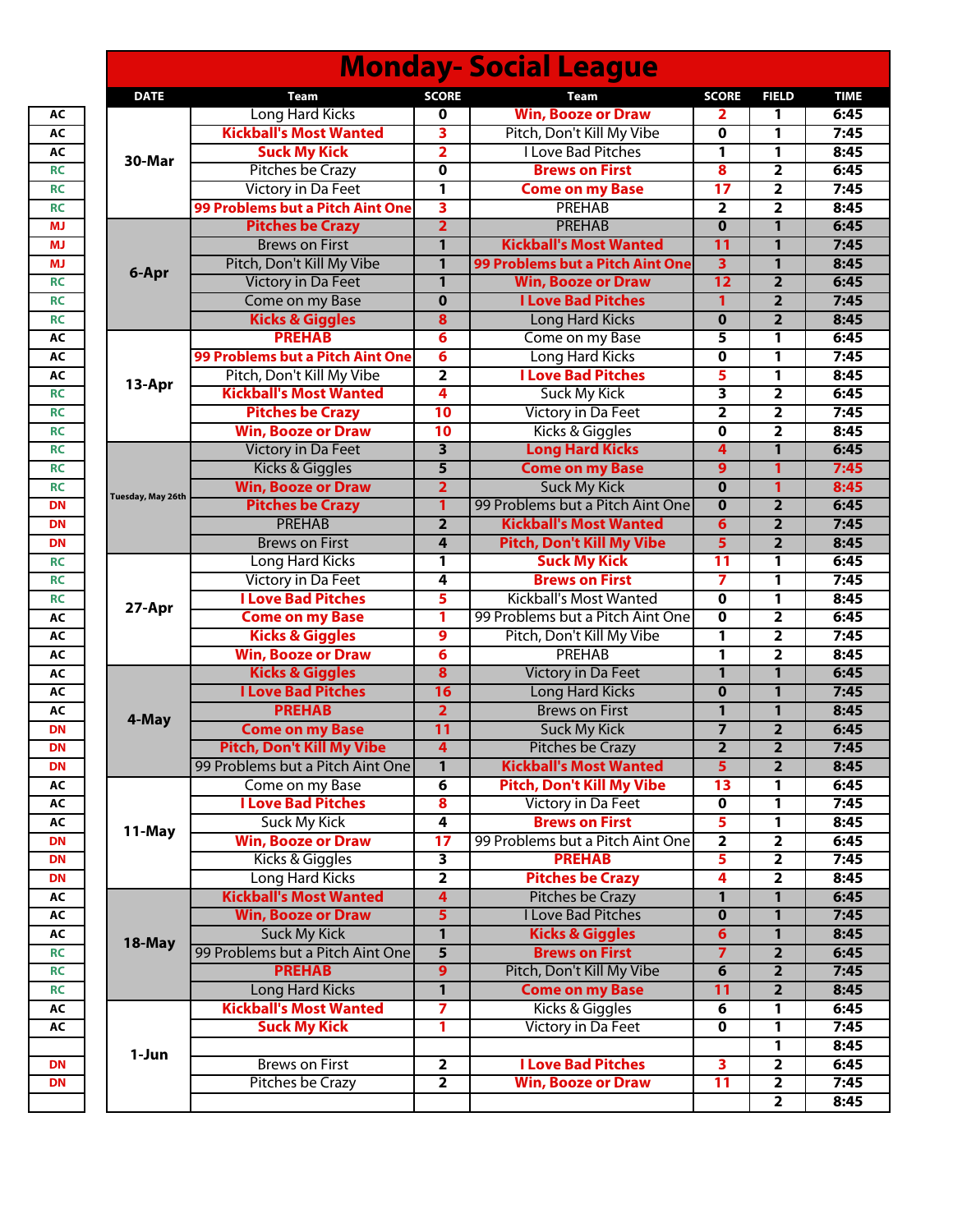| <b>DATE</b><br><b>SCORE</b><br>Team<br><b>SCORE</b><br>Team<br><b>Big Kicks, Small Dicks</b><br><b>Booze on First</b><br>7<br>1<br>1<br><b>Drinker's w/ a Kicking Problem</b><br><b>Straight Kickin</b><br>7<br>1<br>1<br><b>Ardmore Alcoballics</b><br>3<br>Drinker's w/ a Kicking Problem<br>0<br>1<br>31-Mar<br><b>Ardmore Alcoballics</b><br>$\overline{7}$<br>Drinker's w/ a Kicking Problem<br>3<br>1<br><b>Ardmore Alcoballics</b><br><b>Booze on First</b><br>$\overline{\mathbf{z}}$<br>$\overline{4}$<br>1<br><b>Big Kicks, Small Dicks</b><br>17<br>$\overline{3}$<br><b>Straight Kickin</b><br>1<br>7-Apr<br><b>Ardmore Alcoballics</b><br><b>Straight Kickin</b><br>3<br>6<br>1<br><b>Straight Kickin</b><br><b>Big Kicks, Small Dicks</b><br>14<br>1<br>1<br><b>Drinker's w/ a Kicking Problem</b><br><b>Booze on First</b><br>4<br>3<br>1<br>14-Apr<br><b>Ardmore Alcoballics</b><br><b>Booze on First</b><br>$\overline{2}$<br>$\overline{11}$<br>$\overline{2}$<br><b>Straight Kickin</b><br><b>Booze on First</b><br>$\overline{\mathbf{8}}$<br>6<br>$\overline{2}$<br><b>Big Kicks, Small Dicks</b><br>Drinker's w/ a Kicking Problem<br>$\mathbf 0$<br>$\overline{2}$<br>$\overline{4}$<br>21-Apr<br><b>Straight Kickin</b><br><b>Booze on First</b><br>$\overline{9}$<br>5<br>$\overline{\mathbf{2}}$<br><b>Ardmore Alcoballics</b><br><b>Big Kicks, Small Dicks</b><br>$\overline{11}$<br>$\overline{4}$<br>$\overline{2}$<br>28-Apr<br><b>Drinker's w/ a Kicking Problem</b><br>10<br><b>Straight Kickin</b><br>8<br>$\overline{\mathbf{2}}$<br><b>Big Kicks, Small Dicks</b><br>$\overline{2}$<br><b>Booze on First</b><br>13<br>$\overline{2}$<br>5-May<br><b>Drinker's w/ a Kicking Problem</b><br><b>Booze on First</b><br>5<br>$6\phantom{1}6$<br>$\overline{\mathbf{2}}$<br><b>Big Kicks, Small Dicks</b><br>$\overline{\mathbf{3}}$<br><b>Ardmore Alcoballics</b><br>$\overline{2}$<br>1<br>12-May<br><b>Big Kicks, Small Dicks</b><br>$\overline{\mathbf{2}}$<br>Drinker's w/ a Kicking Problem<br>$\mathbf{0}$<br>$\overline{\mathbf{2}}$<br><b>Straight Kickin</b><br><b>Ardmore Alcoballics</b><br>11<br>$\overline{2}$<br>$\mathbf{1}$<br>19-May |  | <b>Tuesday- Club League</b> |              |
|-------------------------------------------------------------------------------------------------------------------------------------------------------------------------------------------------------------------------------------------------------------------------------------------------------------------------------------------------------------------------------------------------------------------------------------------------------------------------------------------------------------------------------------------------------------------------------------------------------------------------------------------------------------------------------------------------------------------------------------------------------------------------------------------------------------------------------------------------------------------------------------------------------------------------------------------------------------------------------------------------------------------------------------------------------------------------------------------------------------------------------------------------------------------------------------------------------------------------------------------------------------------------------------------------------------------------------------------------------------------------------------------------------------------------------------------------------------------------------------------------------------------------------------------------------------------------------------------------------------------------------------------------------------------------------------------------------------------------------------------------------------------------------------------------------------------------------------------------------------------------------------------------------------------------------------------------------------------------------------------------------------------------------------------------------------------------------------------------------------------------------------------------------------------------------------|--|-----------------------------|--------------|
|                                                                                                                                                                                                                                                                                                                                                                                                                                                                                                                                                                                                                                                                                                                                                                                                                                                                                                                                                                                                                                                                                                                                                                                                                                                                                                                                                                                                                                                                                                                                                                                                                                                                                                                                                                                                                                                                                                                                                                                                                                                                                                                                                                                     |  |                             | <b>FIELD</b> |
|                                                                                                                                                                                                                                                                                                                                                                                                                                                                                                                                                                                                                                                                                                                                                                                                                                                                                                                                                                                                                                                                                                                                                                                                                                                                                                                                                                                                                                                                                                                                                                                                                                                                                                                                                                                                                                                                                                                                                                                                                                                                                                                                                                                     |  |                             |              |
|                                                                                                                                                                                                                                                                                                                                                                                                                                                                                                                                                                                                                                                                                                                                                                                                                                                                                                                                                                                                                                                                                                                                                                                                                                                                                                                                                                                                                                                                                                                                                                                                                                                                                                                                                                                                                                                                                                                                                                                                                                                                                                                                                                                     |  |                             |              |
|                                                                                                                                                                                                                                                                                                                                                                                                                                                                                                                                                                                                                                                                                                                                                                                                                                                                                                                                                                                                                                                                                                                                                                                                                                                                                                                                                                                                                                                                                                                                                                                                                                                                                                                                                                                                                                                                                                                                                                                                                                                                                                                                                                                     |  |                             |              |
|                                                                                                                                                                                                                                                                                                                                                                                                                                                                                                                                                                                                                                                                                                                                                                                                                                                                                                                                                                                                                                                                                                                                                                                                                                                                                                                                                                                                                                                                                                                                                                                                                                                                                                                                                                                                                                                                                                                                                                                                                                                                                                                                                                                     |  |                             |              |
|                                                                                                                                                                                                                                                                                                                                                                                                                                                                                                                                                                                                                                                                                                                                                                                                                                                                                                                                                                                                                                                                                                                                                                                                                                                                                                                                                                                                                                                                                                                                                                                                                                                                                                                                                                                                                                                                                                                                                                                                                                                                                                                                                                                     |  |                             |              |
|                                                                                                                                                                                                                                                                                                                                                                                                                                                                                                                                                                                                                                                                                                                                                                                                                                                                                                                                                                                                                                                                                                                                                                                                                                                                                                                                                                                                                                                                                                                                                                                                                                                                                                                                                                                                                                                                                                                                                                                                                                                                                                                                                                                     |  |                             |              |
|                                                                                                                                                                                                                                                                                                                                                                                                                                                                                                                                                                                                                                                                                                                                                                                                                                                                                                                                                                                                                                                                                                                                                                                                                                                                                                                                                                                                                                                                                                                                                                                                                                                                                                                                                                                                                                                                                                                                                                                                                                                                                                                                                                                     |  |                             |              |
|                                                                                                                                                                                                                                                                                                                                                                                                                                                                                                                                                                                                                                                                                                                                                                                                                                                                                                                                                                                                                                                                                                                                                                                                                                                                                                                                                                                                                                                                                                                                                                                                                                                                                                                                                                                                                                                                                                                                                                                                                                                                                                                                                                                     |  |                             |              |
|                                                                                                                                                                                                                                                                                                                                                                                                                                                                                                                                                                                                                                                                                                                                                                                                                                                                                                                                                                                                                                                                                                                                                                                                                                                                                                                                                                                                                                                                                                                                                                                                                                                                                                                                                                                                                                                                                                                                                                                                                                                                                                                                                                                     |  |                             |              |
|                                                                                                                                                                                                                                                                                                                                                                                                                                                                                                                                                                                                                                                                                                                                                                                                                                                                                                                                                                                                                                                                                                                                                                                                                                                                                                                                                                                                                                                                                                                                                                                                                                                                                                                                                                                                                                                                                                                                                                                                                                                                                                                                                                                     |  |                             |              |
|                                                                                                                                                                                                                                                                                                                                                                                                                                                                                                                                                                                                                                                                                                                                                                                                                                                                                                                                                                                                                                                                                                                                                                                                                                                                                                                                                                                                                                                                                                                                                                                                                                                                                                                                                                                                                                                                                                                                                                                                                                                                                                                                                                                     |  |                             |              |
|                                                                                                                                                                                                                                                                                                                                                                                                                                                                                                                                                                                                                                                                                                                                                                                                                                                                                                                                                                                                                                                                                                                                                                                                                                                                                                                                                                                                                                                                                                                                                                                                                                                                                                                                                                                                                                                                                                                                                                                                                                                                                                                                                                                     |  |                             |              |
|                                                                                                                                                                                                                                                                                                                                                                                                                                                                                                                                                                                                                                                                                                                                                                                                                                                                                                                                                                                                                                                                                                                                                                                                                                                                                                                                                                                                                                                                                                                                                                                                                                                                                                                                                                                                                                                                                                                                                                                                                                                                                                                                                                                     |  |                             |              |
|                                                                                                                                                                                                                                                                                                                                                                                                                                                                                                                                                                                                                                                                                                                                                                                                                                                                                                                                                                                                                                                                                                                                                                                                                                                                                                                                                                                                                                                                                                                                                                                                                                                                                                                                                                                                                                                                                                                                                                                                                                                                                                                                                                                     |  |                             |              |
|                                                                                                                                                                                                                                                                                                                                                                                                                                                                                                                                                                                                                                                                                                                                                                                                                                                                                                                                                                                                                                                                                                                                                                                                                                                                                                                                                                                                                                                                                                                                                                                                                                                                                                                                                                                                                                                                                                                                                                                                                                                                                                                                                                                     |  |                             |              |
|                                                                                                                                                                                                                                                                                                                                                                                                                                                                                                                                                                                                                                                                                                                                                                                                                                                                                                                                                                                                                                                                                                                                                                                                                                                                                                                                                                                                                                                                                                                                                                                                                                                                                                                                                                                                                                                                                                                                                                                                                                                                                                                                                                                     |  |                             |              |
|                                                                                                                                                                                                                                                                                                                                                                                                                                                                                                                                                                                                                                                                                                                                                                                                                                                                                                                                                                                                                                                                                                                                                                                                                                                                                                                                                                                                                                                                                                                                                                                                                                                                                                                                                                                                                                                                                                                                                                                                                                                                                                                                                                                     |  |                             |              |
|                                                                                                                                                                                                                                                                                                                                                                                                                                                                                                                                                                                                                                                                                                                                                                                                                                                                                                                                                                                                                                                                                                                                                                                                                                                                                                                                                                                                                                                                                                                                                                                                                                                                                                                                                                                                                                                                                                                                                                                                                                                                                                                                                                                     |  |                             |              |
|                                                                                                                                                                                                                                                                                                                                                                                                                                                                                                                                                                                                                                                                                                                                                                                                                                                                                                                                                                                                                                                                                                                                                                                                                                                                                                                                                                                                                                                                                                                                                                                                                                                                                                                                                                                                                                                                                                                                                                                                                                                                                                                                                                                     |  |                             |              |
|                                                                                                                                                                                                                                                                                                                                                                                                                                                                                                                                                                                                                                                                                                                                                                                                                                                                                                                                                                                                                                                                                                                                                                                                                                                                                                                                                                                                                                                                                                                                                                                                                                                                                                                                                                                                                                                                                                                                                                                                                                                                                                                                                                                     |  |                             |              |
|                                                                                                                                                                                                                                                                                                                                                                                                                                                                                                                                                                                                                                                                                                                                                                                                                                                                                                                                                                                                                                                                                                                                                                                                                                                                                                                                                                                                                                                                                                                                                                                                                                                                                                                                                                                                                                                                                                                                                                                                                                                                                                                                                                                     |  |                             |              |
|                                                                                                                                                                                                                                                                                                                                                                                                                                                                                                                                                                                                                                                                                                                                                                                                                                                                                                                                                                                                                                                                                                                                                                                                                                                                                                                                                                                                                                                                                                                                                                                                                                                                                                                                                                                                                                                                                                                                                                                                                                                                                                                                                                                     |  |                             |              |
|                                                                                                                                                                                                                                                                                                                                                                                                                                                                                                                                                                                                                                                                                                                                                                                                                                                                                                                                                                                                                                                                                                                                                                                                                                                                                                                                                                                                                                                                                                                                                                                                                                                                                                                                                                                                                                                                                                                                                                                                                                                                                                                                                                                     |  |                             |              |
|                                                                                                                                                                                                                                                                                                                                                                                                                                                                                                                                                                                                                                                                                                                                                                                                                                                                                                                                                                                                                                                                                                                                                                                                                                                                                                                                                                                                                                                                                                                                                                                                                                                                                                                                                                                                                                                                                                                                                                                                                                                                                                                                                                                     |  |                             |              |
|                                                                                                                                                                                                                                                                                                                                                                                                                                                                                                                                                                                                                                                                                                                                                                                                                                                                                                                                                                                                                                                                                                                                                                                                                                                                                                                                                                                                                                                                                                                                                                                                                                                                                                                                                                                                                                                                                                                                                                                                                                                                                                                                                                                     |  |                             |              |
|                                                                                                                                                                                                                                                                                                                                                                                                                                                                                                                                                                                                                                                                                                                                                                                                                                                                                                                                                                                                                                                                                                                                                                                                                                                                                                                                                                                                                                                                                                                                                                                                                                                                                                                                                                                                                                                                                                                                                                                                                                                                                                                                                                                     |  |                             |              |
|                                                                                                                                                                                                                                                                                                                                                                                                                                                                                                                                                                                                                                                                                                                                                                                                                                                                                                                                                                                                                                                                                                                                                                                                                                                                                                                                                                                                                                                                                                                                                                                                                                                                                                                                                                                                                                                                                                                                                                                                                                                                                                                                                                                     |  |                             |              |
|                                                                                                                                                                                                                                                                                                                                                                                                                                                                                                                                                                                                                                                                                                                                                                                                                                                                                                                                                                                                                                                                                                                                                                                                                                                                                                                                                                                                                                                                                                                                                                                                                                                                                                                                                                                                                                                                                                                                                                                                                                                                                                                                                                                     |  |                             |              |
|                                                                                                                                                                                                                                                                                                                                                                                                                                                                                                                                                                                                                                                                                                                                                                                                                                                                                                                                                                                                                                                                                                                                                                                                                                                                                                                                                                                                                                                                                                                                                                                                                                                                                                                                                                                                                                                                                                                                                                                                                                                                                                                                                                                     |  |                             |              |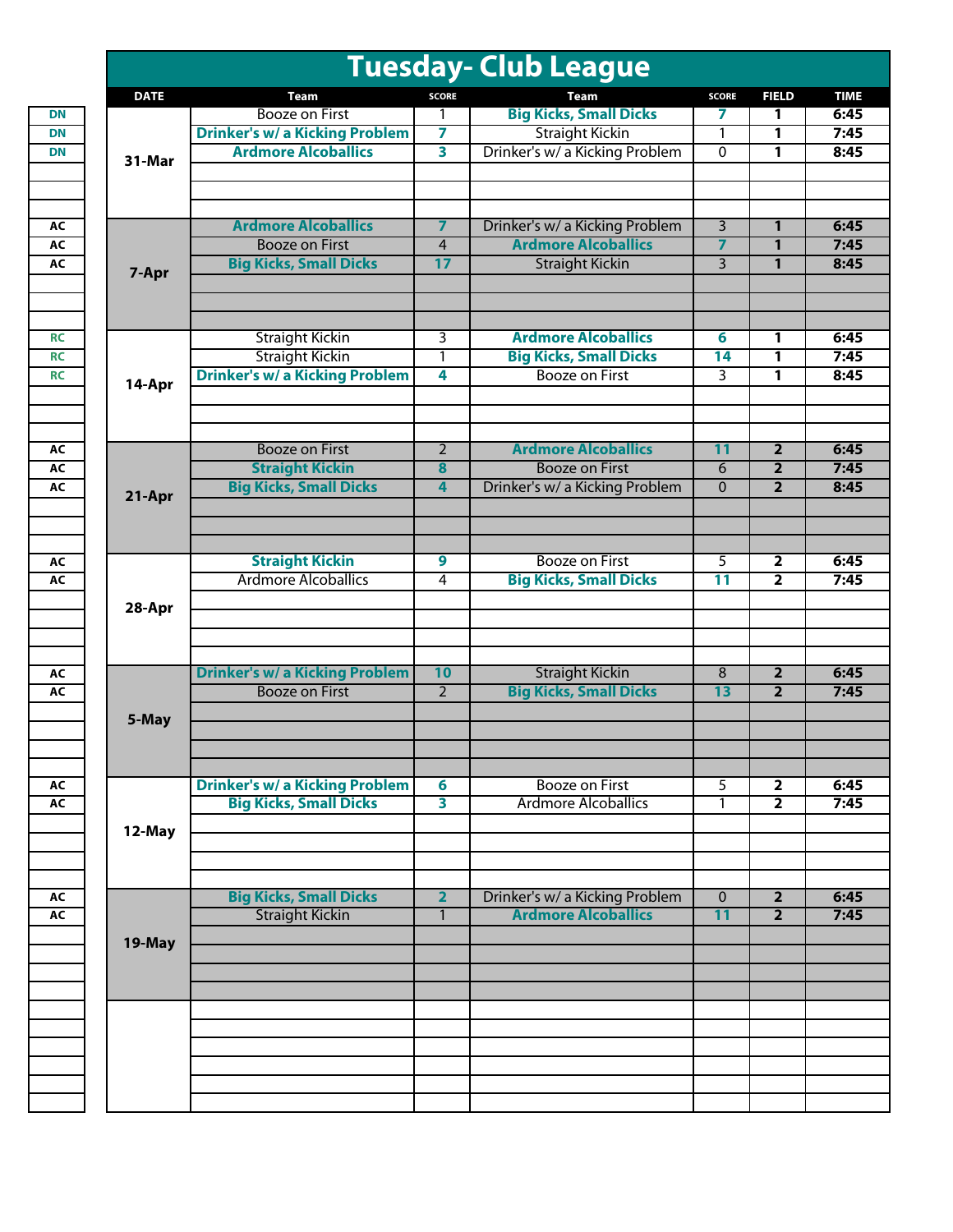|                     |                                          |                         | <b>Wednesday- Winston League</b>    |                         |                         |             |
|---------------------|------------------------------------------|-------------------------|-------------------------------------|-------------------------|-------------------------|-------------|
| <b>DATE</b>         | <b>TEAM</b>                              | <b>SCORE</b>            | <b>TEAM</b>                         | <b>SCORE</b>            | <b>FIELD</b>            | <b>TIME</b> |
|                     | <b>AlcoBallics Anonymous</b>             | 4                       | <b>Ball in Yo Face</b>              | 1                       | 1                       | 6:45        |
|                     | <b>Kick Brawlers</b>                     | 11                      | <b>Fighting Pickles</b>             | 3                       | 1                       | 7:45        |
| 1-Apr               | <b>Hez-Ball-A</b>                        | 11                      | <b>The Cremasters</b>               | $\overline{\mathbf{2}}$ | 1                       | 8:45        |
|                     | <b>Just One More</b>                     | $\overline{11}$         | <b>One Kick Wonders</b>             | 0                       | 2                       | 6:45        |
|                     | <b>Pitch, Please!</b>                    | $6\phantom{1}6$         | <b>Bootleggers</b>                  | $\overline{2}$          | $\overline{\mathbf{2}}$ | 7:45        |
|                     | <b>Colonel Angus Allstars</b>            | 8                       | Kick in a Box                       | $\overline{2}$          | $\overline{\mathbf{2}}$ | 8:45        |
|                     | <b>One Kick Wonders</b>                  | 1                       | <b>OMG Becky, Look at that Bunt</b> | 9                       | 1                       | 6:45        |
|                     | <b>Just One More</b>                     | 10                      | Kick in a Box                       | 3                       | $\mathbf{1}$            | 7:45        |
|                     | <b>Pitch, Please!</b>                    | 12                      | <b>Colonel Angus Allstars</b>       | 5                       | $\mathbf{1}$            | 8:45        |
| 8-Apr               | <b>Hez-Ball-A</b>                        | 10                      | <b>Ball in Yo Face</b>              | $\bf{0}$                | $\overline{2}$          | 6:45        |
|                     | <b>The Cremasters</b>                    | $\mathbf 0$             | <b>Ballsagna</b>                    | 10                      | $\overline{2}$          | 7:45        |
|                     | <b>Kick Brawlers</b>                     | 1                       | <b>AlcoBallics Anonymous</b>        | 6                       | $\overline{2}$          | 8:45        |
|                     | <b>Kick Brawlers</b>                     | $\mathbf 0$             | <b>Just One More</b>                | 7                       | 1                       | 6:45        |
|                     | <b>The Cremasters</b>                    | 1                       | Bootleggers                         | 0                       | 1                       | 7:35        |
| Tuesday, April 28th | <b>Ballsagna</b>                         | 4                       | Pitch, Please!                      | 1                       | 1                       | 8:25        |
|                     | <b>Ball in Yo Face</b>                   | $\mathbf 0$             | <b>Colonel Angus Allstars</b>       | 1                       | $\overline{2}$          | 8:45        |
|                     | <b>AlcoBallics Anonymous</b>             | 9                       | Kick in a Box                       | 1                       | 1                       | 6:45        |
| Tuesday, May 5th    | Hez-Ball-A                               | 5                       | OMG Becky, Look at that Bunt        | 1                       | 1                       | 7:35        |
|                     | <b>Fighting Pickles</b>                  | 4                       | One Kick Wonders                    | $\mathbf 0$             | 1                       | 8:25        |
|                     | <b>The Cremasters</b>                    | 9                       | <b>Ball in Yo Face</b>              | $\overline{5}$          | $\mathbf{1}$            | 6:45        |
|                     | <b>Hez-Ball-A</b>                        | $\overline{9}$          | <b>Kick Brawlers</b>                | $\overline{2}$          | $\mathbf{1}$            | 7:45        |
|                     |                                          | 7                       | <b>Fighting Pickles</b>             | $\mathbf{1}$            | 1                       | 8:45        |
| 22-Apr              | <b>Ballsagna</b><br><b>Just One More</b> |                         |                                     | $\overline{\mathbf{3}}$ | $\overline{2}$          | 6:45        |
|                     |                                          | 7                       | Pitch, Please!                      |                         |                         |             |
|                     | <b>One Kick Wonders</b>                  | 5                       | <b>Kick in a Box</b>                | $6\phantom{1}6$         | $\overline{2}$          | 7:45        |
|                     | <b>OMG Becky, Look at that Bunt</b>      | 18                      | <b>Bootleggers</b>                  | 1                       | $\overline{2}$          | 8:45        |
|                     | <b>One Kick Wonders</b>                  | $\overline{\mathbf{0}}$ | <b>Pitch, Please!</b>               | 10                      | 1                       | 6:45        |
|                     | <b>Bootleggers</b>                       | $\overline{\mathbf{2}}$ | <b>Colonel Angus Allstars</b>       | 6                       | 1                       | 7:45        |
| 29-Apr              | Kick in a Box                            | $\mathbf 0$             | <b>OMG Becky, Look at that Bunt</b> | 4                       | 1                       | 8:45        |
|                     | <b>Fighting Pickles</b>                  | $\overline{\mathbf{6}}$ | <b>AlcoBallics Anonymous</b>        | 9                       | 2                       | 6:45        |
|                     | <b>Ball in Yo Face</b>                   | $\mathbf{2}$            | <b>Ballsagna</b>                    | 7                       | $\overline{\mathbf{2}}$ | 7:45        |
|                     | <b>The Cremasters</b>                    | 3                       | <b>Kick Brawlers</b>                | $\overline{\mathbf{2}}$ | $\overline{\mathbf{2}}$ | 8:45        |
|                     | <b>Ballsagna</b>                         | 8                       | <b>AlcoBallics Anonymous</b>        | $\overline{\mathbf{4}}$ | 1                       | 6:45        |
|                     | <b>Ball in Yo Face</b>                   | $\overline{2}$          | <b>Kick Brawlers</b>                | $\mathbf{1}$            | $\mathbf{1}$            | 7:45        |
| 6-May               | <b>OMG Becky, Look at that Bunt</b>      | $\overline{\mathbf{3}}$ | <b>Colonel Angus Allstars</b>       | $\mathbf 0$             | $\mathbf{1}$            | 8:45        |
|                     | <b>Fighting Pickles</b>                  | $\overline{\mathbf{0}}$ | Hez-Ball-A                          | o                       | $\mathbf{z}$            | 6:45        |
|                     | <b>Kick in a Box</b>                     | $\mathbf{1}$            | <b>Pitch, Please!</b>               | $\overline{\mathbf{8}}$ | $\overline{2}$          | 7:45        |
|                     | <b>Bootleggers</b>                       | $\overline{\mathbf{4}}$ | <b>Just One More</b>                | $\overline{22}$         | $\overline{2}$          | 8:45        |
|                     | <b>Bootleggers</b>                       | 3                       | <b>Fighting Pickles</b>             | 10                      | 1                       | 6:45        |
|                     | Ballsagna                                | $\overline{\mathbf{2}}$ | <b>OMG Becky, Look at that Bunt</b> | 3                       | 1                       | 7:35        |
|                     | <b>Colonel Angus Allstars</b>            | $\mathbf 0$             | <b>AlcoBallics Anonymous</b>        | 4                       | 1                       | 8:25        |
| 13-May              | Just One More                            | $\mathbf 0$             | <b>Hez-Ball-A</b>                   | 1                       | 1                       | 9:15        |
|                     | <b>The Cremasters</b>                    | 5                       | <b>One Kick Wonders</b>             | $\overline{\mathbf{2}}$ | $\overline{2}$          | 6:45        |
|                     | <b>Pitch, Please!</b>                    | 7                       | <b>Kick Brawlers</b>                | $\mathbf{2}$            | $\overline{\mathbf{2}}$ | 7:35        |
|                     | <b>Ball in Yo Face</b>                   | $\overline{7}$          | Kick in a Box                       | 4                       | $\overline{2}$          | 8:25        |
|                     | <b>Pitch, Please!</b>                    | 12                      | OMG Becky, Look at that Bunt        | 4                       | 1                       | 6:45        |
|                     | <b>Colonel Angus Allstars</b>            | $\overline{\mathbf{5}}$ | <b>Just One More</b>                | $\overline{7}$          | $\mathbf{1}$            | 7:45        |
|                     | <b>Bootleggers</b>                       | $\overline{\mathbf{0}}$ | <b>One Kick Wonders</b>             | $\overline{4}$          | $\mathbf{1}$            | 8:45        |
| 20-May              | <b>Kick Brawlers</b>                     | $\overline{\mathbf{0}}$ | <b>Ballsagna</b>                    | 15                      | $\overline{2}$          | 6:45        |
|                     | <b>AlcoBallics Anonymous</b>             | $\overline{2}$          | <b>Hez-Ball-A</b>                   | $6\phantom{1}$          | $\overline{2}$          | 7:45        |
|                     | <b>Fighting Pickles</b>                  | 8                       | <b>The Cremasters</b>               | $\mathbf{1}$            | $\overline{2}$          | 8:45        |
|                     | <b>Ballsagna</b>                         | 2                       | Hez-Ball-A                          | 1                       | 1                       | 6:45        |
|                     | <b>AlcoBallics Anonymous</b>             | 1                       | <b>The Cremasters</b>               | $\mathbf 0$             | 1                       | 7:45        |
|                     | <b>Ball in Yo Face</b>                   | $\overline{\mathbf{2}}$ | <b>Fighting Pickles</b>             | 3                       | 1                       | 8:45        |
| 27-May              | OMG Becky, Look at that Bunt             | $\overline{\mathbf{0}}$ | <b>Just One More</b>                | 8                       | 2                       | 6:45        |
|                     | <b>Colonel Angus Allstars</b>            | 4                       | <b>One Kick Wonders</b>             | $\mathbf 0$             | $\overline{2}$          | 7:45        |
|                     | <b>Kick in a Box</b>                     | 7                       | <b>Bootleggers</b>                  | 1                       | $\overline{\mathbf{2}}$ | 8:45        |
|                     |                                          |                         |                                     |                         |                         |             |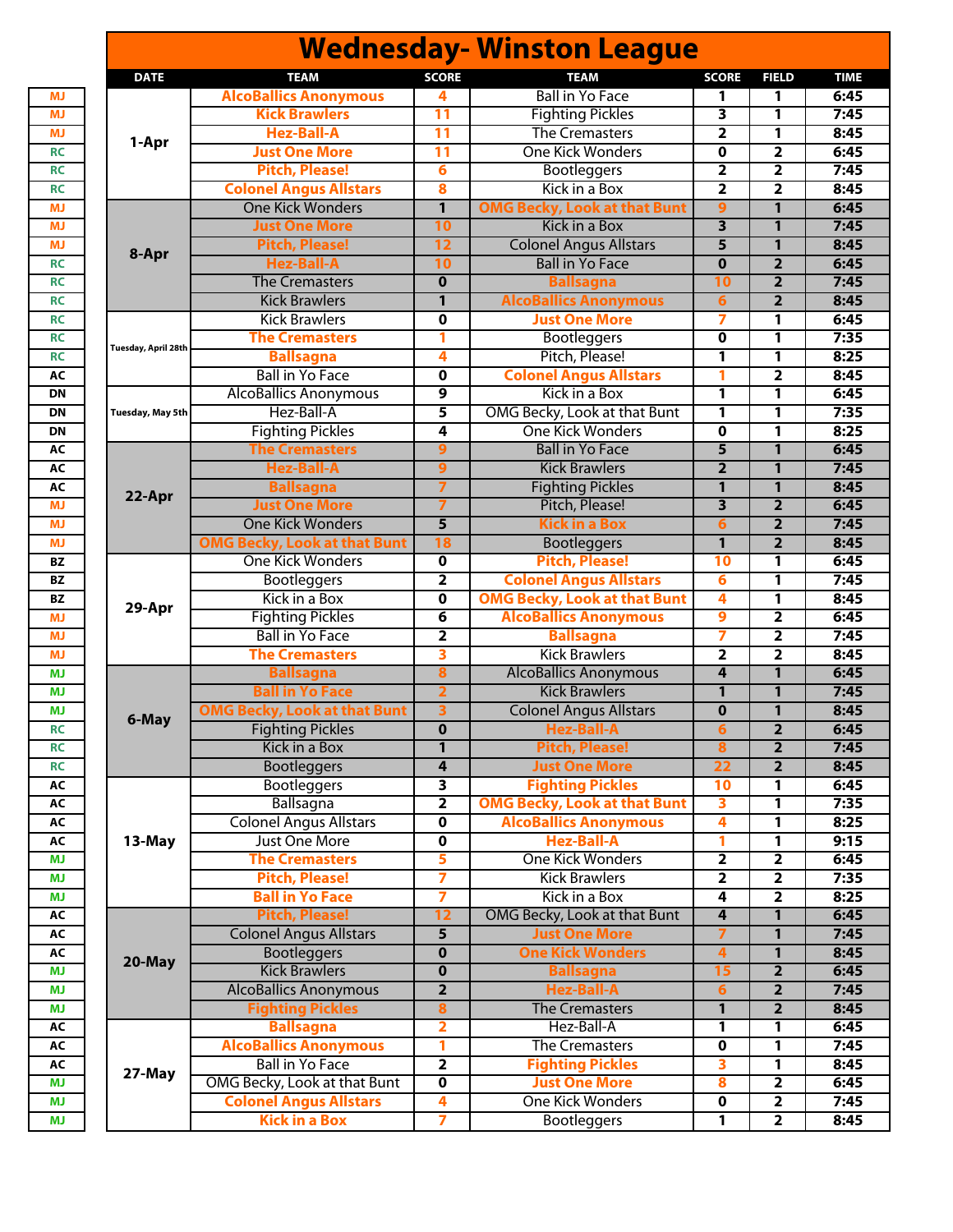|                          |                                       |                               | <b>Thursday - Old League</b>                          |                                           |                                  |
|--------------------------|---------------------------------------|-------------------------------|-------------------------------------------------------|-------------------------------------------|----------------------------------|
| <b>DATE</b>              | <b>Team</b>                           | <b>SCORE</b>                  | Team                                                  | <b>SCORE</b>                              | <b>FIELD</b>                     |
|                          | Pitches be Cray Cray                  | 2                             | <b>Natural Born Kickers</b>                           | 5                                         | 1                                |
|                          | Ace of Bases                          | $\mathbf{o}$                  | <b>Kick'n Da Ballz</b>                                | 4                                         | $\mathbf{1}$                     |
|                          | <b>Faces Loaded</b>                   | 1                             | <b>All My Pitches Love Me</b>                         | 13                                        | 1                                |
| 2-Apr                    | <b>Freeballers</b>                    | 1                             | <b>Pitching a GEM</b>                                 | 4                                         | $\overline{2}$                   |
|                          | Don't Stop Ballievn'                  | 1                             | <b>Swift Kick in the Grass</b>                        | 11                                        | $\overline{2}$                   |
|                          | <b>The Fluffers</b>                   | 1                             | <b>Kick Tease</b>                                     | $\overline{\mathbf{z}}$                   | $\overline{2}$                   |
|                          | <b>Swift Kick in the Grass</b>        | 3                             | <b>The Fluffers</b>                                   | $\overline{2}$                            | $\mathbf{1}$                     |
|                          | <b>Kick Tease</b>                     | 5                             | Pitching a GEM                                        | $\overline{2}$                            | $\mathbf{1}$                     |
|                          | Don't Stop Ballievn'                  | $\overline{2}$                | <b>Freeballers</b>                                    | 3                                         | $\mathbf{1}$                     |
| 9-Apr                    | <b>Kick'n Da Ballz</b>                |                               | <b>Faces Loaded</b>                                   | $\overline{\mathbf{0}}$                   | $\overline{2}$                   |
|                          | All My Pitches Love Me                | 6                             | <b>Natural Born Kickers</b>                           | 8                                         | $\overline{2}$                   |
|                          | <b>Ace of Bases</b>                   | $\mathbf{0}$                  | <b>Pitches be Cray Cray</b>                           | 1                                         | $\overline{2}$                   |
|                          | <b>Pitches be Cray Cray</b>           | 1                             | Don't Stop Ballievn'                                  | $\overline{\mathbf{o}}$                   | 1                                |
| Tuesday, May 12th        | <b>Ace of Bases</b>                   | 3                             | <b>Swift Kick in the Grass</b>                        | $\overline{\mathbf{2}}$                   | 1                                |
|                          | <b>Faces Loaded</b>                   | 4                             | <b>Kick Tease</b>                                     | 9                                         | 1                                |
|                          | <b>Natural Born Kickers</b>           | 2                             | <b>Freeballers</b>                                    | 4                                         | $\overline{2}$                   |
| <b>Tuesday, May 19th</b> | <b>Kick'n Da Ballz</b>                | 1                             | <b>The Fluffers</b>                                   | $\mathbf 0$                               | 1                                |
|                          | All My Pitches Love Me                | 5                             | <b>Pitching a GEM</b>                                 | 13                                        | 1                                |
|                          | <b>Kick'n Da Ballz</b>                | 4                             | Pitches be Cray Cray                                  | $\mathbf 0$                               | $\mathbf{1}$                     |
|                          | <b>Faces Loaded</b>                   | $\overline{\mathbf{2}}$       | <b>Natural Born Kickers</b>                           | 13                                        | $\mathbf{1}$                     |
|                          | <b>All My Pitches Love Me</b>         | 6                             | <b>Ace of Bases</b>                                   | $\overline{\mathbf{3}}$                   | $\mathbf{1}$                     |
| 23-Apr                   | <b>Swift Kick in the Grass</b>        | 5                             | Freeballers                                           | $\mathbf 0$                               | $\overline{2}$                   |
|                          | <b>The Fluffers</b>                   | $\overline{\mathbf{3}}$       | <b>Pitching a GEM</b>                                 | 13                                        | $\overline{2}$                   |
|                          | <b>Kick Tease</b>                     | 5                             | Don't Stop Ballievn'                                  | $\mathbf 0$                               | $\overline{2}$                   |
|                          | Kick'n Da Ballz                       | 0                             | <b>Pitching a GEM</b>                                 | 1                                         | 1                                |
|                          | All My Pitches Love Me                | 3                             | <b>Kick Tease</b>                                     | 8                                         | 1                                |
|                          | <b>Natural Born Kickers</b>           | 16                            | <b>The Fluffers</b>                                   | $\mathbf 0$                               | $\mathbf{1}$                     |
| 30-Apr                   | <b>Ace of Bases</b>                   | 1                             | Don't Stop Ballievn'                                  | $\mathbf 0$                               | $\overline{\mathbf{2}}$          |
|                          | <b>Pitches be Cray Cray</b>           | 1                             | Freeballers                                           | 0                                         | $\overline{\mathbf{2}}$          |
|                          | <b>Faces Loaded</b>                   | $\mathbf 0$                   | <b>Swift Kick in the Grass</b>                        | 11                                        | $\overline{2}$                   |
|                          | <b>Pitching a GEM</b>                 | 1                             | Don't Stop Ballievn'                                  | $\mathbf 0$                               | $\mathbf{1}$                     |
|                          | <b>Swift Kick in the Grass</b>        | 3                             | <b>Kick Tease</b>                                     | $\mathbf{1}$                              | $\mathbf{1}$                     |
|                          | <b>Freeballers</b>                    |                               | <b>The Fluffers</b>                                   |                                           | $\mathbf{1}$                     |
| 7-May                    | <b>Natural Born Kickers</b>           | 13<br>4                       | <b>Ace of Bases</b>                                   | 3<br>$\overline{\mathbf{3}}$              | $\overline{2}$                   |
|                          |                                       |                               |                                                       |                                           |                                  |
|                          | <b>Pitches be Cray Cray</b>           | 11<br>$\overline{\mathbf{0}}$ | <b>Faces Loaded</b><br><b>All My Pitches Love Me</b>  | $\mathbf{2}$<br>$\overline{\mathbf{4}}$   | $\overline{2}$<br>$\overline{2}$ |
|                          | Kick'n Da Ballz<br><b>Freeballers</b> |                               | Ace of Bases                                          |                                           |                                  |
|                          | <b>Don't Stop Ballievn'</b>           | 9<br>4                        | <b>Faces Loaded</b>                                   | $\mathbf{1}$<br>$\overline{2}$            | 1<br>1                           |
|                          |                                       |                               | <b>Natural Born Kickers</b>                           |                                           |                                  |
| 14-May                   | Pitching a GEM<br><b>The Fluffers</b> | 1                             |                                                       | 3                                         | 1                                |
|                          | <b>Swift Kick in the Grass</b>        | $\mathbf 0$                   | <b>Pitches be Cray Cray</b><br>All My Pitches Love Me | 1                                         | $\overline{2}$                   |
|                          | <b>Kick Tease</b>                     | 3                             | <b>Kick'n Da Ballz</b>                                | $\mathbf{1}$                              | $\overline{2}$                   |
|                          | <b>Faces Loaded</b>                   | $\overline{2}$                | <b>Ace of Bases</b>                                   | $\overline{ }$<br>$\overline{\mathbf{4}}$ | $\overline{2}$                   |
|                          |                                       | 1                             | All My Pitches Love Me                                |                                           | $\mathbf{1}$                     |
|                          | <b>Pitches be Cray Cray</b>           | 16                            | Kick'n Da Ballz                                       | $\mathbf{1}$                              | $\mathbf{1}$                     |
| 21-May                   | <b>Natural Born Kickers</b>           | 9                             |                                                       | $\mathbf 0$                               | $\mathbf{1}$                     |
|                          | <b>The Fluffers</b>                   | 4                             | Don't Stop Ballievn'                                  | $\mathbf 0$                               | $\overline{2}$                   |
|                          | <b>Freeballers</b>                    | 5                             | <b>Kick Tease</b>                                     | $\mathbf 0$                               | $\overline{2}$                   |
|                          | <b>Pitching a GEM</b>                 | $6\phantom{1}$                | <b>Swift Kick in the Grass</b>                        | 4                                         | $\overline{2}$                   |
|                          |                                       |                               |                                                       |                                           |                                  |
|                          |                                       |                               |                                                       |                                           |                                  |
|                          |                                       |                               |                                                       |                                           |                                  |
|                          |                                       |                               |                                                       |                                           |                                  |
|                          |                                       |                               |                                                       |                                           |                                  |
|                          |                                       |                               |                                                       |                                           |                                  |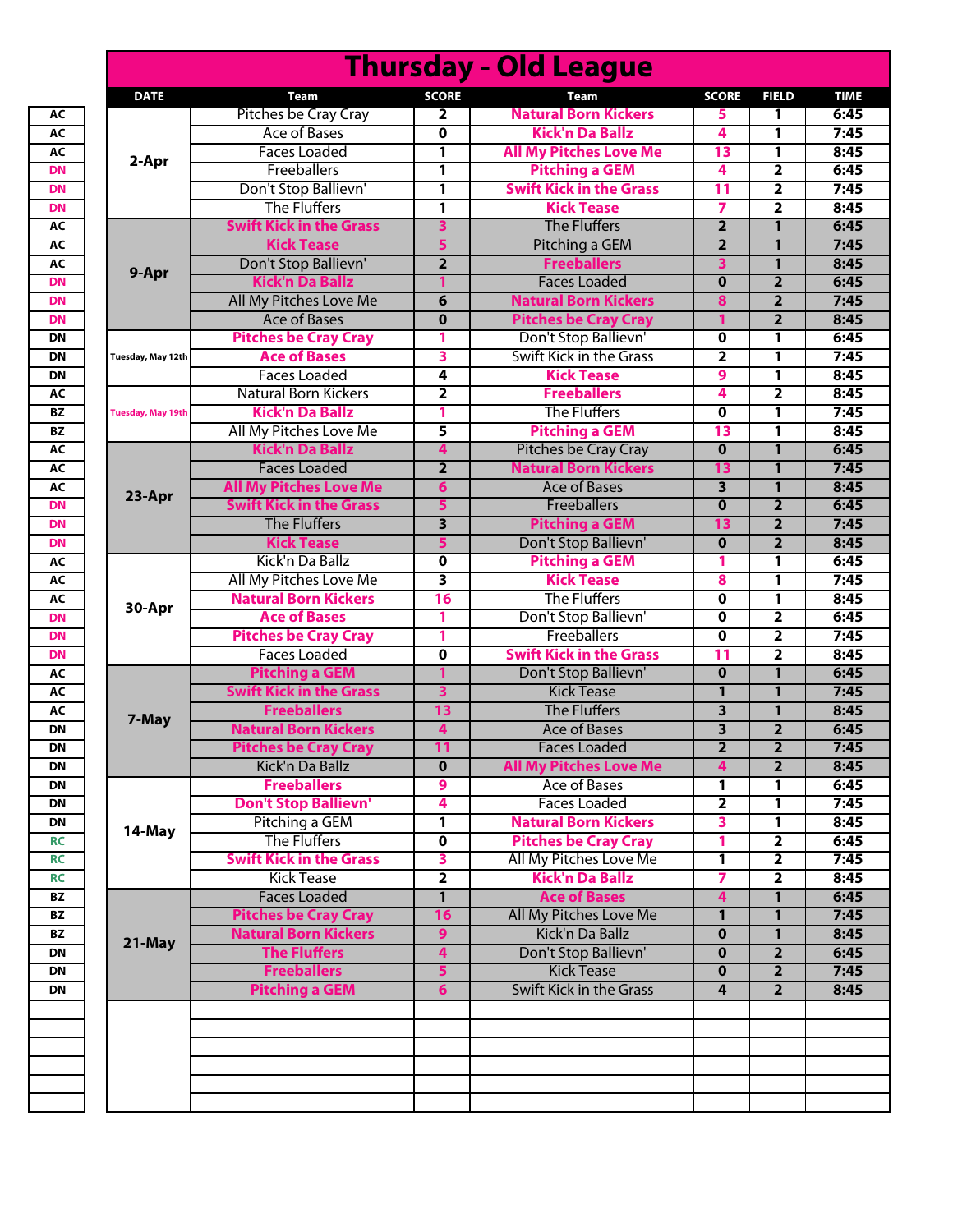|             |                                    |                         | <b>Playoffs</b>                  |                         |                     |              |
|-------------|------------------------------------|-------------------------|----------------------------------|-------------------------|---------------------|--------------|
| <b>DATE</b> | <b>TEAM</b>                        | <b>SCORE</b>            | <b>TEAM</b>                      | <b>SCORE</b>            | <b>FIELD</b>        | <b>TIME</b>  |
|             | #16 OMG Becky, Look at that Bunt   | 5                       | #17 Come on my Base              | 4                       | 1                   | 6:45         |
|             | #27 The Cremasters                 | 3                       | <b>#38 Kick Brawlers</b>         | 5                       | 1                   | 7:45         |
| 3-Jun       | <b>#23 Colonel Angus Allstars</b>  | 9                       | #42 Bootlegers                   | $\mathbf 0$             | 1                   | 8:45         |
|             | #32 Ball in Yo Face                | $\overline{11}$         | #33 Kick in a Box                | 1                       | 2                   | 6:45         |
|             | <b>#26 Fighting Pickles</b>        | $\overline{\mathbf{3}}$ | #39 One Kick Wonders             | 1                       | 2                   | 7:45         |
|             | #13 Pitch, Please!                 | $\overline{7}$          | #20 Pithes be Crazy              | $\mathbf 0$             | 2                   | 8:45         |
|             | #15 Kick'n Da Ballz                | $\overline{\mathbf{3}}$ | #18 Freeballers                  | $\overline{2}$          | $\mathbf{1}$        | 6:45         |
|             | #12 Swift Kick in the Grass        | 4                       | #21 PREHAB                       | $\bf{0}$                | 1                   | 7:45         |
| 4-Jun       |                                    |                         |                                  |                         | $\mathbf{1}$        | 8:45         |
|             | #30 Ace of Bases                   | $\mathbf 0$             | #35 The Fluffers                 |                         | $\overline{2}$      | 6:45         |
|             |                                    |                         |                                  |                         | $\overline{2}$      | 7:45         |
|             |                                    |                         |                                  |                         | $\overline{2}$      | 8:45         |
|             | #25 Drinker's w/ a Kicking Problem | 6                       | #40 Faces Loaded                 | 3                       | 1                   | 6:45         |
|             | <b>#8 Kickball's Most Wanted</b>   | 10                      | Drinler's w/ a Kicking Problem   | 4                       | 1                   | 7:45         |
| 8-Jun       |                                    |                         |                                  |                         | 1                   | 8:45         |
|             | #31 Suck My Kick                   | 8                       | #34 Straight Kickin              | 1                       | $\mathbf{2}$        | 6:45         |
|             | #2 Win, Booze or Draw              | 4                       | Suck My Kick                     | $\overline{2}$          | 2                   | 7:45         |
|             | <b>#7 I Love Bad Pitches</b>       | $\overline{12}$         | #26 Fighting Pickles             | 5                       | 2                   | 8:45         |
|             | #1 Big Kicks, Small Dicks          | $\overline{\mathbf{5}}$ | #32 Ball in Yo Face              | $\overline{1}$          | $\mathbf{1}$        | 6:45         |
|             | <b>Big Kicks, Small Dicks</b>      | 5                       | #16 OMG Becky, Look at that Bunt | $\mathbf{1}$            | 1                   | 7:45         |
| 9-Jun       |                                    |                         |                                  |                         | $\mathbf{1}$        | 8:45         |
|             | #22 Brews on First                 | 6                       | #43 Booze on First               | 3                       | $\overline{2}$      | 6:45         |
|             | #11 Ardmore Allcoballics           | $\mathbf 0$             | <b>Brews / Booze</b>             | 3                       | $\overline{2}$      | 7:45         |
|             |                                    |                         |                                  |                         | $\overline{2}$      | 8:45         |
| $10 - Jun$  | #14 AlcoBallics Anonymous          | 6                       | #19 Kick Tease                   | 3                       | 1                   | 6:45         |
|             | #29 Pitch, Don't Kill My Vibe      | 4                       | #36 Don't Stop Ballievn'         | 1                       | 1                   | 7:45         |
|             | #4 Ballsagna                       | $\overline{\mathbf{2}}$ | Pitch, Don't Kill My Vibe        | 1                       | 1                   | 8:45         |
|             | #24 Kicks & Giggles                | 9                       | #41 Victory in Da Feet           | 0                       | $\mathbf{2}$        | 6:45         |
|             | #9 Hez-Ball-A                      | 4                       | <b>Kicks &amp; Giggles</b>       | 5                       | 2                   | 7:45         |
|             | #3 Just One More                   | 1                       | #35 The Fluffers                 | $\mathbf 0$             | 2                   | 8:45         |
|             | #28 All My Pitches Love Me         | $\bf{8}$                | #37 Long Hard Kicks              | 3                       | 1                   | 6:45         |
|             | <b>#5 Natural Born Kickers</b>     | $\overline{\mathbf{2}}$ | All My Pitches Me                | $\bf{0}$                | 1                   | 7:45         |
| $11-Jun$    |                                    |                         |                                  |                         | $\mathbf{1}$        | 8:45         |
|             | #10 Pitches be Cray Cray           | $\overline{7}$          | #23 Colonel Angus Allstars       | $\mathbf{1}$            | $\overline{2}$      | 6:45         |
|             | #6 Pitching a GEM                  | 6                       | #38 Kick Brawlers                | 3                       | $\overline{2}$      | 7:45         |
|             | #7 I Love Bad Pitches              | $\overline{\mathbf{2}}$ | #10 Pitches be Cray Cray         | 5                       | $\overline{2}$<br>1 | 8:45<br>6:45 |
|             | #2 Win, Booze or Draw              | 6                       | #15 Kick'n Da Ballz              | 4                       | 1                   | 7:45         |
| $15 - Jun$  | <b>Win, Booze or Draw</b>          | $\overline{\mathbf{2}}$ | Pitches be Cray Cray             | 1                       | 1                   | 8:45         |
|             | #6 Pitching a GEM                  | 10                      | #22 Brews on First               | $\overline{\mathbf{3}}$ | $\overline{2}$      | 6:45         |
|             | #3 Just One More                   | 1                       | #14 AlcoBallics Anonymous        | 0                       | $\overline{2}$      | 7:45         |
|             | <b>Just One More</b>               | $\overline{\mathbf{2}}$ | Pitching a GEM                   | $\mathbf 0$             | 2                   | 8:45         |
|             | #4 Ballsagna                       | 5                       | #13 Pitch, Please                | $\mathbf{1}$            | 1                   | 6:45         |
|             | <b>#5 Natural Born Kickers</b>     | 5                       | <b>Swift Kick in the Grass</b>   | 3                       | 1                   | 7:45         |
| $16$ -Jun   | <b>Ballsagna</b>                   | 3                       | <b>Natural Born Kickers</b>      | 1                       | 1                   | 8:45         |
|             | <b>#8 Kickball's Most Wanted</b>   | $\overline{4}$          | <b>Kicks &amp; Giggles</b>       | 3                       | $\overline{2}$      | 6:45         |
|             | #1 Big Kicks, Small Dicks          | 8                       | <b>Kickball's Most Wanted</b>    | 6                       | $\overline{2}$      | 7:45         |
|             |                                    |                         |                                  |                         |                     |              |
|             | #1 Big Kicks, Small Dicks          | 2                       | #4 Ballsagna                     | $\mathbf 0$             | 1                   | 6:45         |
|             | <b>Big Kicks, Small Dicks</b>      | 2                       | Win, Booze or Draw               | $\mathbf 0$             | 1                   | 7:45         |
|             | #2 Win, Booze or Draw              | 5                       | #3 Just One More                 | 4                       | $\overline{2}$      | 6:45         |
| 22-Jun      | <b>Just One More</b>               | $\overline{\mathbf{1}}$ | <b>Ballsagna</b>                 | 4                       | $\overline{2}$      | 7:45         |
|             |                                    |                         |                                  |                         |                     |              |
|             |                                    |                         |                                  |                         |                     |              |
|             |                                    |                         |                                  |                         |                     |              |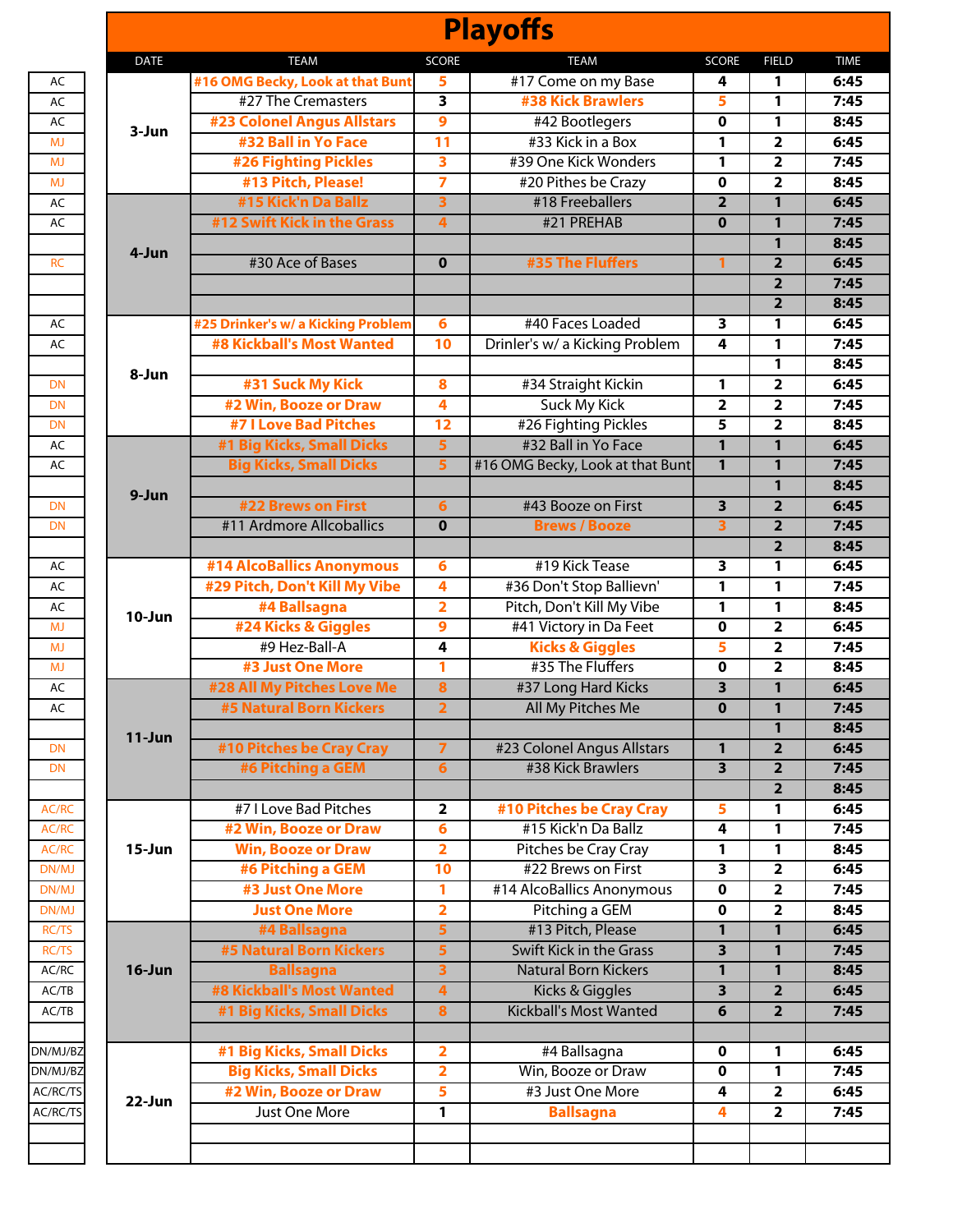# Playoff Rankings

## TOP 7 SEEDS WILL BE DIVISION WINNERS

| <b>SEED AS OF:</b>      |                |                         | Team                           |                | L                       | PCT.  |
|-------------------------|----------------|-------------------------|--------------------------------|----------------|-------------------------|-------|
| 1-Jun                   | 7-May          | $(+/-)$                 |                                |                |                         |       |
| 1                       | 1              | 0                       | <b>Big Kicks, Small Dicks</b>  | 8              | $\mathbf{0}$            | 1.000 |
| $\overline{\mathbf{2}}$ | 6              | 4                       | Win, Booze or Draw             | 8              | $\pmb{0}$               | 1.000 |
| 3                       | $\overline{2}$ | $-1$                    | <b>Just One More</b>           | $\overline{7}$ | $\mathbf{1}$            | 0.875 |
| 4                       | $\overline{2}$ | $-2$                    | Ballsagna                      | $\overline{7}$ | $\mathbf{1}$            | 0.875 |
| 5                       | 2              | $-3$                    | <b>Natural Born Kickers</b>    | $\overline{7}$ | 1                       | 0.875 |
| 6                       | 10             | $\overline{\mathbf{4}}$ | Pitching a GEM                 | 6              | $\overline{2}$          | 0.750 |
| $\overline{\mathbf{z}}$ | $\overline{7}$ | $\mathbf 0$             | <b>I Love Bad Pitches</b>      | 6              | $\overline{2}$          | 0.750 |
|                         |                |                         |                                |                |                         |       |
| 8                       | 10             | $\overline{2}$          | <b>Kickball's Most Wanted</b>  | $\overline{7}$ | $\mathbf{1}$            | 0.875 |
| 9                       | $\overline{2}$ | $-7$                    | Hez-Ball-A                     | $\overline{7}$ | $\mathbf{1}$            | 0.875 |
| 10                      | 17             | $\overline{7}$          | Pitches be Cray Cray           | 6              | $\overline{2}$          | 0.750 |
| 11                      | 9              | $-2$                    | <b>Ardmore Alcoballics</b>     | 6              | $\overline{2}$          | 0.750 |
| 12                      | $\overline{2}$ | $-10$                   | <b>Swift Kick in the Grass</b> | 6              | $\overline{2}$          | 0.750 |
| 13                      | 16             | 3                       | Pitch, Please!                 | 6              | $\overline{2}$          | 0.750 |
| 14                      | 10             | $-4$                    | <b>AlcoBallics Anonymous</b>   | 6              | $\overline{2}$          | 0.750 |
| 15                      | 17             | $\overline{2}$          | Kick'n Da Ballz                | 5              | $\overline{3}$          | 0.625 |
| 16                      | 10             | -6                      | OMG Becky, Look at that Bunt   | 5              | 3                       | 0.625 |
| 17                      | 17             | 0                       | Come on My Base                | 5              | 3                       | 0.625 |
| 18                      | 28             | 10                      | <b>Freeballers</b>             | 5              | 3                       | 0.625 |
| 19                      | 10             | -9                      | <b>Kick Tease</b>              | 5              | 3                       | 0.625 |
| 20                      | 25             | 5                       | <b>Pitches be Crazy</b>        | 4              | $\overline{\mathbf{4}}$ | 0.500 |
| 21                      | 28             | $\overline{7}$          | <b>PREHAB</b>                  | $\overline{4}$ | $\overline{4}$          | 0.500 |
| 22                      | 25             | $\overline{3}$          | <b>Brews on First</b>          | 4              | 4                       | 0.500 |
| 23                      | 17             | -6                      | <b>Colonel Angus Allstars</b>  | 4              | 4                       | 0.500 |
| 24                      | 15             | $-9$                    | Kicks & Giggles                | 4              | 4                       | 0.500 |
| 25                      | 24             | $-1$                    | Drinker's w/ a Kicking Problem | 4              | 4                       | 0.500 |
| 26                      | 31             | 5                       | <b>Fighting Pickles</b>        | 4              | 4                       | 0.500 |
| 27                      | 17             | $-10$                   | <b>The Cremasters</b>          | 4              | 4                       | 0.500 |
| 28                      | 17             | $-11$                   | <b>All My Pitches Love Me</b>  | 3              | 5                       | 0.375 |
| 29                      | 31             | $\overline{2}$          | Pitch, Don't Kill My Vibe      | 3              | 5                       | 0.375 |
| 30                      | 31             | 1                       | Ace of Bases                   | 3              | 5                       | 0.375 |
| 31                      | 25             | -6                      | <b>Suck My Kick</b>            | 3              | 5                       | 0.375 |
| 32                      | 34             | $\overline{2}$          | <b>Ball in Yo Face</b>         | $\overline{2}$ | 6                       | 0.250 |
| $\overline{33}$         | 34             | $\mathbf{1}$            | Kick in a Box                  | $\overline{2}$ | 6                       | 0.250 |
| 34                      | 30             | $-4$                    | <b>Straight Kickin</b>         | $\overline{2}$ | 6                       | 0.250 |
| 35                      | 37             | $\overline{a}$          | <b>The Fluffers</b>            | 1              | $\overline{7}$          | 0.125 |
| 36                      | 37             | 1                       | Don't Stop Ballievn'           | 1              | $\overline{7}$          | 0.125 |
| 37                      | 37             | $\mathbf 0$             | <b>Long Hard Kicks</b>         | 1              | $\overline{7}$          | 0.125 |
| 38                      | 34             | $-4$                    | <b>Kick Brawlers</b>           | 1              | $\overline{7}$          | 0.125 |
| 39                      | 37             | $-2$                    | <b>One Kick Wonders</b>        | 1              | $\overline{7}$          | 0.125 |
| 40                      | 37             | $-3$                    | <b>Faces Loaded</b>            | 0              | 8                       | 0.000 |
| 41                      | 37             | $-4$                    | Victory in Da Feet             | 0              | 8                       | 0.000 |
| 42                      | 37             | $-5$                    | <b>Bootleggers</b>             | 0              | 8                       | 0.000 |
| 43                      | 44             | 1                       | <b>Booze on First</b>          | 0              | 8                       | 0.000 |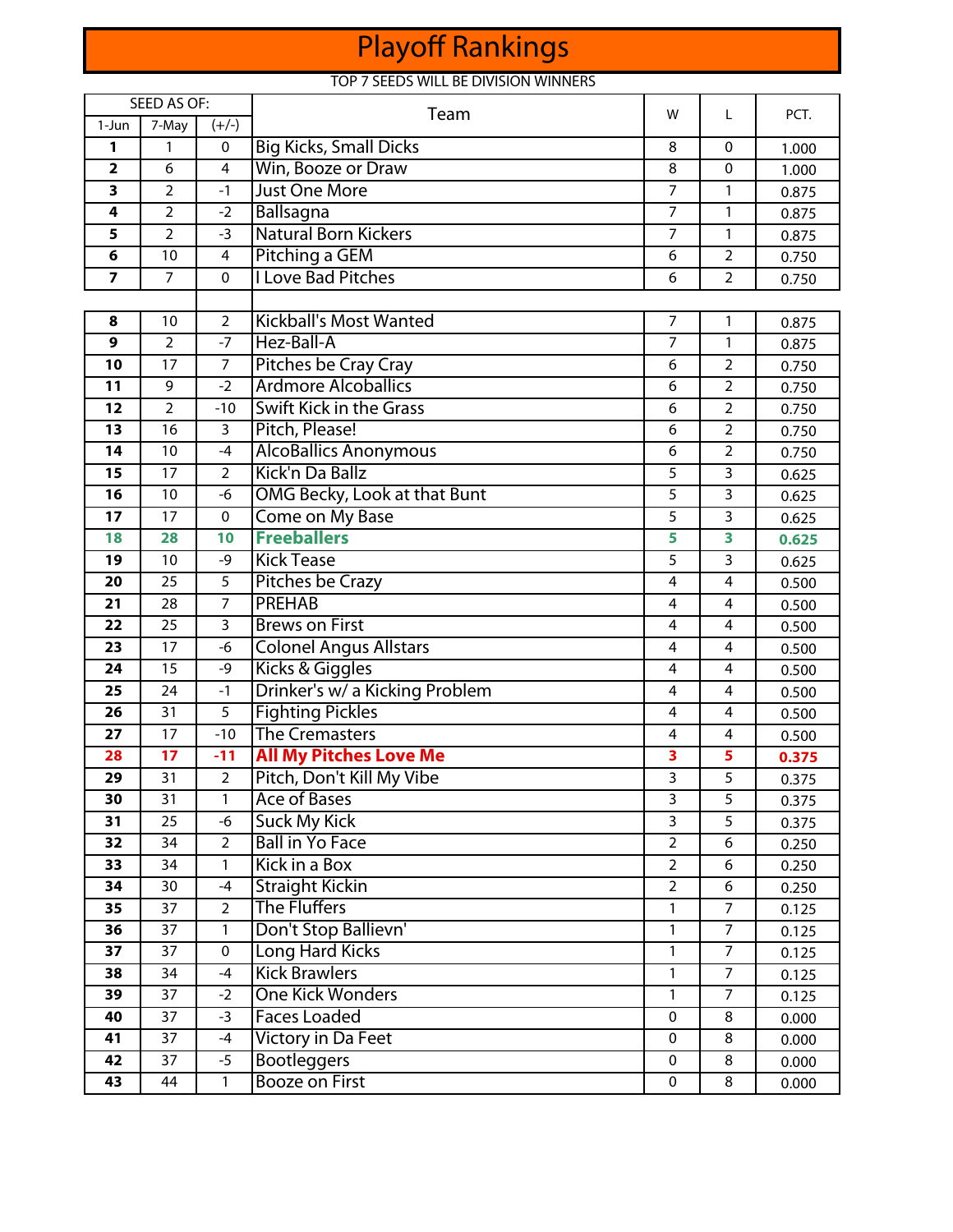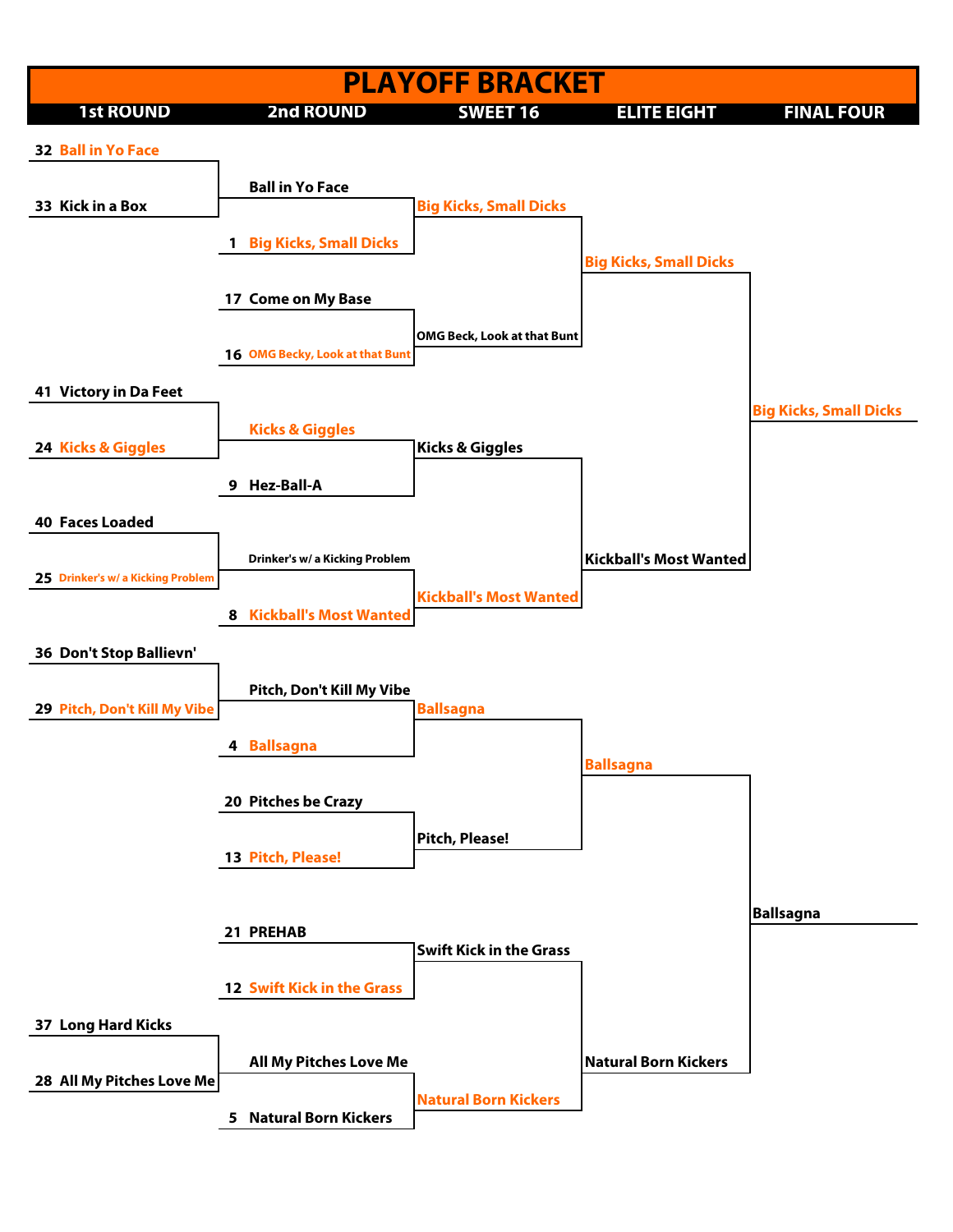